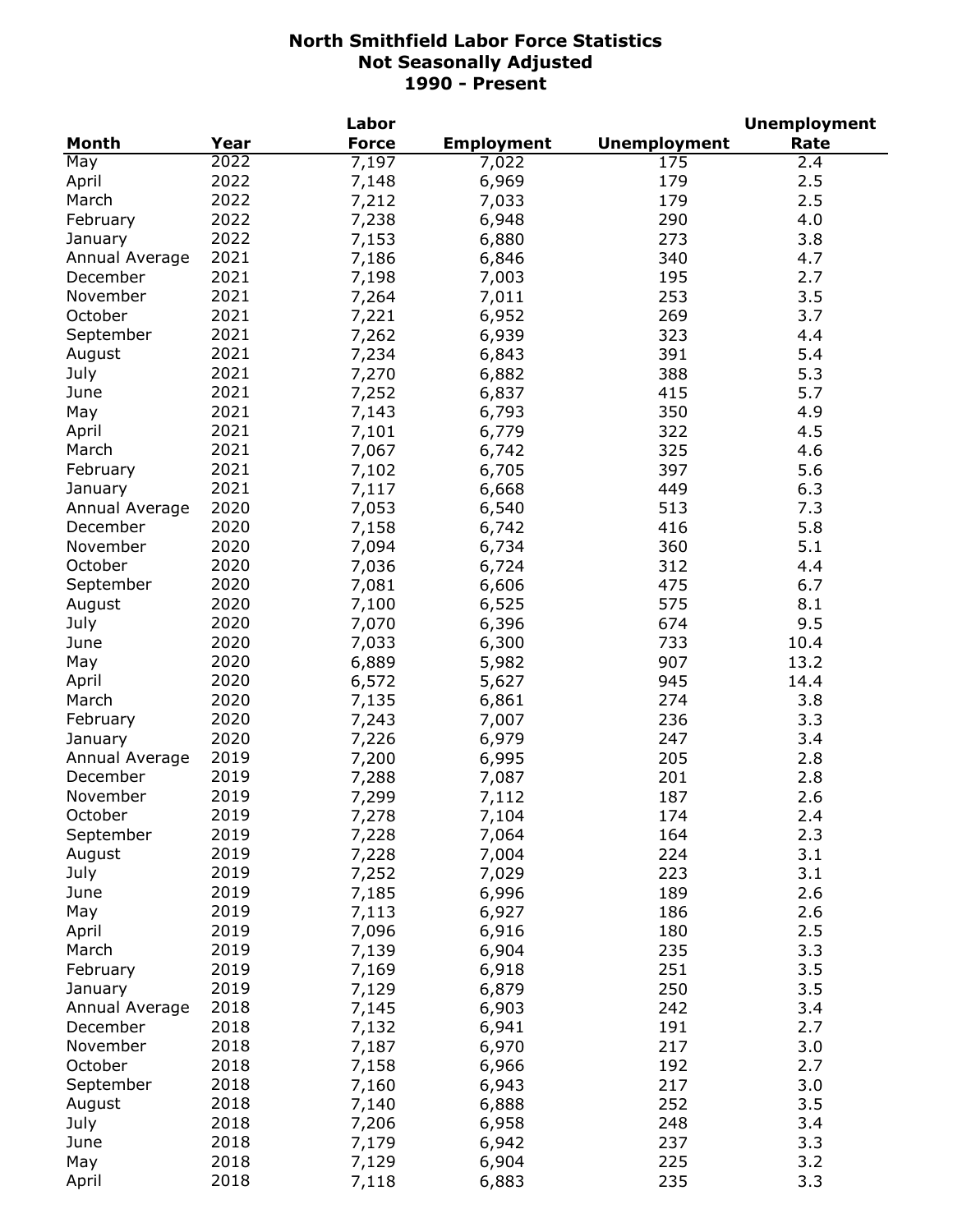|                |      | Labor        |                   |                     | <b>Unemployment</b> |
|----------------|------|--------------|-------------------|---------------------|---------------------|
| <b>Month</b>   | Year | <b>Force</b> | <b>Employment</b> | <b>Unemployment</b> | Rate                |
| March          | 2018 | 7,116        | 6,841             | 275                 | 3.9                 |
| February       | 2018 | 7,138        | 6,830             | 308                 | 4.3                 |
| January        | 2018 | 7,069        | 6,765             | 304                 | 4.3                 |
| Annual Average | 2017 | 7,050        | 6,793             | 257                 | 3.6                 |
| December       | 2017 | 7,080        | 6,836             | 244                 | 3.4                 |
| November       | 2017 | 7,087        | 6,847             | 240                 | 3.4                 |
| October        | 2017 | 7,072        | 6,839             | 233                 | 3.3                 |
| September      | 2017 | 7,086        | 6,854             | 232                 | 3.3                 |
| August         | 2017 | 7,055        | 6,784             | 271                 | 3.8                 |
| July           | 2017 | 7,089        | 6,821             | 268                 | 3.8                 |
| June           | 2017 | 7,057        | 6,820             | 237                 | 3.4                 |
|                | 2017 |              |                   | 223                 | 3.2                 |
| May            |      | 6,994        | 6,771             |                     |                     |
| April          | 2017 | 7,006        | 6,778             | 228                 | 3.3                 |
| March          | 2017 | 7,026        | 6,753             | 273                 | 3.9                 |
| February       | 2017 | 7,031        | 6,727             | 304                 | 4.3                 |
| January        | 2017 | 7,014        | 6,689             | 325                 | 4.6                 |
| Annual Average | 2016 | 6,860        | 6,542             | 318                 | 4.6                 |
| December       | 2016 | 6,882        | 6,611             | 271                 | 3.9                 |
| November       | 2016 | 6,880        | 6,623             | 257                 | 3.7                 |
| October        | 2016 | 6,872        | 6,604             | 268                 | 3.9                 |
| September      | 2016 | 6,843        | 6,560             | 283                 | 4.1                 |
| August         | 2016 | 6,910        | 6,548             | 362                 | 5.2                 |
| July           | 2016 | 6,919        | 6,581             | 338                 | 4.9                 |
| June           | 2016 | 6,888        | 6,580             | 308                 | 4.5                 |
| May            | 2016 | 6,819        | 6,503             | 316                 | 4.6                 |
| April          | 2016 | 6,835        | 6,514             | 321                 | 4.7                 |
| March          | 2016 | 6,827        | 6,487             | 340                 | 5.0                 |
| February       | 2016 | 6,839        | 6,464             | 375                 | 5.5                 |
| January        | 2016 | 6,800        | 6,423             | 377                 | 5.5                 |
| Annual Average | 2015 | 6,856        | 6,489             | 367                 | 5.4                 |
| December       | 2015 | 6,846        | 6,529             | 317                 | 4.6                 |
| November       | 2015 | 6,865        | 6,522             | 343                 | 5.0                 |
| October        | 2015 | 6,868        | 6,519             | 349                 | 5.1                 |
| September      | 2015 | 6,833        | 6,487             | 346                 | 5.1                 |
| August         | 2015 | 6,895        | 6,492             | 403                 | 5.8                 |
| July           | 2015 | 6,922        | 6,523             | 399                 | 5.8                 |
| June           | 2015 | 6,890        | 6,535             | 355                 | 5.2                 |
| May            | 2015 | 6,846        | 6,490             | 356                 | 5.2                 |
| April          | 2015 | 6,798        | 6,486             | 312                 | 4.6                 |
|                | 2015 |              |                   | 392                 | 5.7                 |
| March          |      | 6,828        | 6,436             |                     |                     |
| February       | 2015 | 6,840        | 6,438             | 402                 | 5.9                 |
| January        | 2015 | 6,836        | 6,409             | 427                 | 6.2                 |
| Annual Average | 2014 | 6,789        | 6,341             | 448                 | 6.6                 |
| December       | 2014 | 6,804        | 6,452             | 352                 | 5.2                 |
| November       | 2014 | 6,828        | 6,444             | 384                 | 5.6                 |
| October        | 2014 | 6,815        | 6,445             | 370                 | 5.4                 |
| September      | 2014 | 6,766        | 6,381             | 385                 | 5.7                 |
| August         | 2014 | 6,822        | 6,372             | 450                 | 6.6                 |
| July           | 2014 | 6,880        | 6,385             | 495                 | 7.2                 |
| June           | 2014 | 6,818        | 6,395             | 423                 | 6.2                 |
| May            | 2014 | 6,724        | 6,301             | 423                 | 6.3                 |
| April          | 2014 | 6,698        | 6,283             | 415                 | 6.2                 |
| March          | 2014 | 6,779        | 6,236             | 543                 | 8.0                 |
| February       | 2014 | 6,781        | 6,224             | 557                 | 8.2                 |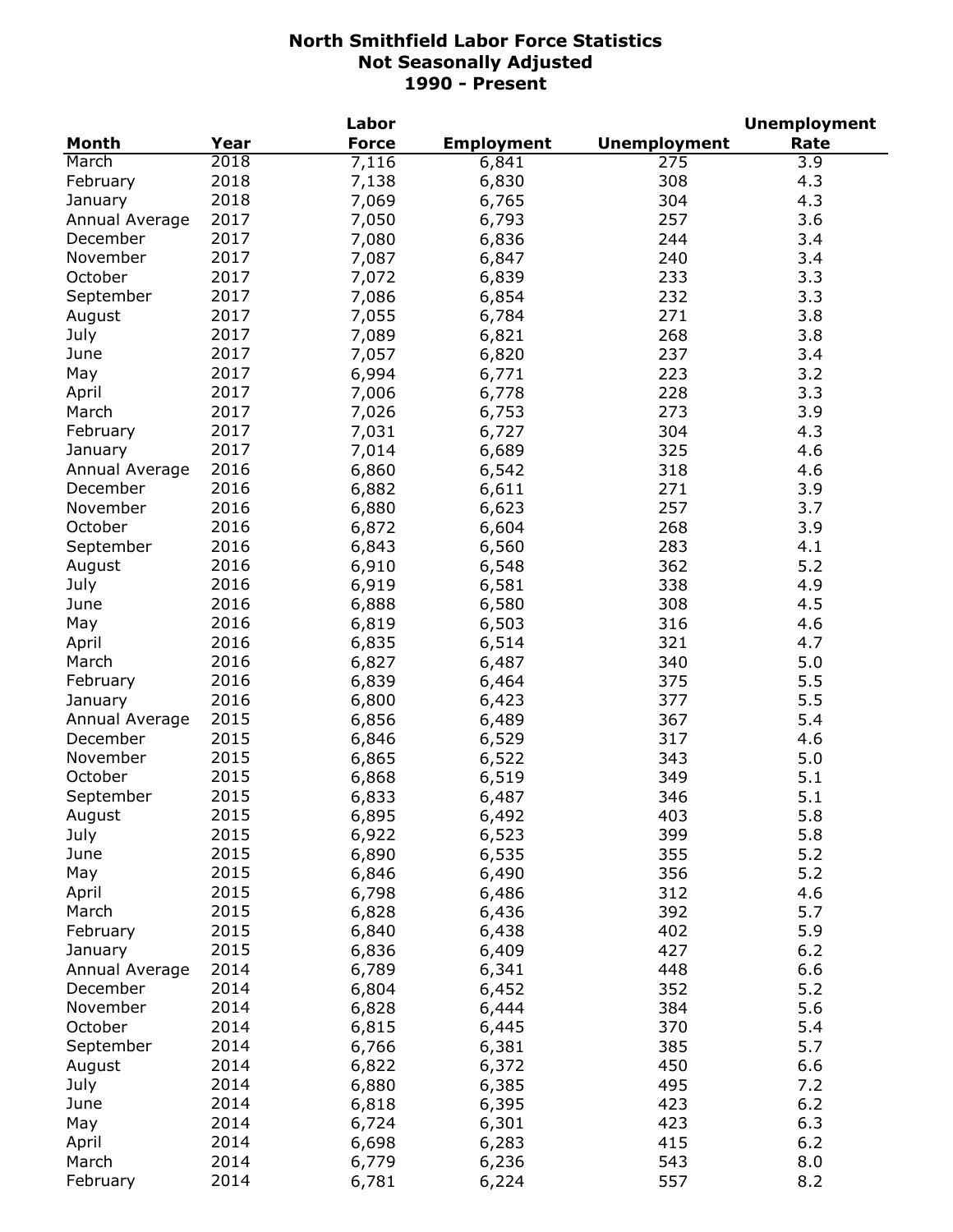|                |      | Labor        |                   |                     | <b>Unemployment</b> |
|----------------|------|--------------|-------------------|---------------------|---------------------|
| <b>Month</b>   | Year | <b>Force</b> | <b>Employment</b> | <b>Unemployment</b> | Rate                |
| January        | 2014 | 6,760        | 6,177             | 583                 | $\overline{8.6}$    |
| Annual Average | 2013 | 6,803        | 6,245             | 558                 | 8.2                 |
| December       | 2013 | 6,796        | 6,276             | 520                 | 7.7                 |
| November       | 2013 | 6,840        | 6,299             | 541                 | 7.9                 |
| October        | 2013 | 6,802        | 6,266             | 536                 | 7.9                 |
| September      | 2013 | 6,810        | 6,261             | 549                 | 8.1                 |
| August         | 2013 | 6,824        | 6,243             | 581                 | 8.5                 |
| July           | 2013 | 6,885        | 6,281             | 604                 | 8.8                 |
| June           | 2013 | 6,874        | 6,295             | 579                 | 8.4                 |
| May            | 2013 | 6,750        | 6,220             | 530                 | 7.9                 |
| April          | 2013 | 6,741        |                   | 522                 | 7.7                 |
|                | 2013 |              | 6,219             | 560                 |                     |
| March          |      | 6,743        | 6,183             |                     | 8.3                 |
| February       | 2013 | 6,797        | 6,209             | 588                 | 8.7                 |
| January        | 2013 | 6,768        | 6,183             | 585                 | 8.6                 |
| Annual Average | 2012 | 6,744        | 6,169             | 575                 | 8.5                 |
| December       | 2012 | 6,781        | 6,283             | 498                 | 7.3                 |
| November       | 2012 | 6,783        | 6,276             | 507                 | 7.5                 |
| October        | 2012 | 6,828        | 6,300             | 528                 | 7.7                 |
| September      | 2012 | 6,822        | 6,246             | 576                 | 8.4                 |
| August         | 2012 | 6,856        | 6,197             | 659                 | 9.6                 |
| July           | 2012 | 6,828        | 6,193             | 635                 | 9.3                 |
| June           | 2012 | 6,769        | 6,195             | 574                 | 8.5                 |
| May            | 2012 | 6,690        | 6,131             | 559                 | 8.4                 |
| April          | 2012 | 6,635        | 6,091             | 544                 | 8.2                 |
| March          | 2012 | 6,675        | 6,053             | 622                 | 9.3                 |
| February       | 2012 | 6,648        | 6,041             | 607                 | 9.1                 |
| January        | 2012 | 6,606        | 6,017             | 589                 | 8.9                 |
| Annual Average | 2011 | 6,680        | 6,070             | 610                 | 9.1                 |
| December       | 2011 | 6,622        | 6,089             | 533                 | 8.0                 |
| November       | 2011 | 6,679        | 6,112             | 567                 | 8.5                 |
| October        | 2011 | 6,629        | 6,102             | 527                 | 7.9                 |
| September      | 2011 | 6,622        | 6,068             | 554                 | 8.4                 |
| August         | 2011 | 6,695        | 6,074             | 621                 | 9.3                 |
| July           | 2011 | 6,723        | 6,081             | 642                 | 9.5                 |
| June           | 2011 | 6,718        | 6,113             | 605                 | 9.0                 |
| May            | 2011 | 6,650        | 6,057             | 593                 | 8.9                 |
| April          | 2011 | 6,653        | 6,066             | 587                 | 8.8                 |
| March          | 2011 |              | 6,031             | 682                 | 10.2                |
| February       | 2011 | 6,713        |                   | 697                 | 10.4                |
| January        | 2011 | 6,716        | 6,019             | 709                 |                     |
|                |      | 6,733        | 6,024             |                     | 10.5                |
| Annual Average | 2010 | 6,829        | 6,117             | 712                 | 10.4                |
| December       | 2010 | 6,769        | 6,138             | 631                 | 9.3                 |
| November       | 2010 | 6,822        | 6,146             | 676                 | 9.9                 |
| October        | 2010 | 6,822        | 6,151             | 671                 | 9.8                 |
| September      | 2010 | 6,823        | 6,156             | 667                 | 9.8                 |
| August         | 2010 | 6,942        | 6,173             | 769                 | 11.1                |
| July           | 2010 | 6,928        | 6,180             | 748                 | 10.8                |
| June           | 2010 | 6,863        | 6,172             | 691                 | 10.1                |
| May            | 2010 | 6,804        | 6,104             | 700                 | 10.3                |
| April          | 2010 | 6,798        | 6,107             | 691                 | 10.2                |
| March          | 2010 | 6,782        | 6,042             | 740                 | 10.9                |
| February       | 2010 | 6,792        | 6,022             | 770                 | 11.3                |
| January        | 2010 | 6,802        | 6,007             | 795                 | 11.7                |
| Annual Average | 2009 | 6,641        | 5,936             | 705                 | 10.6                |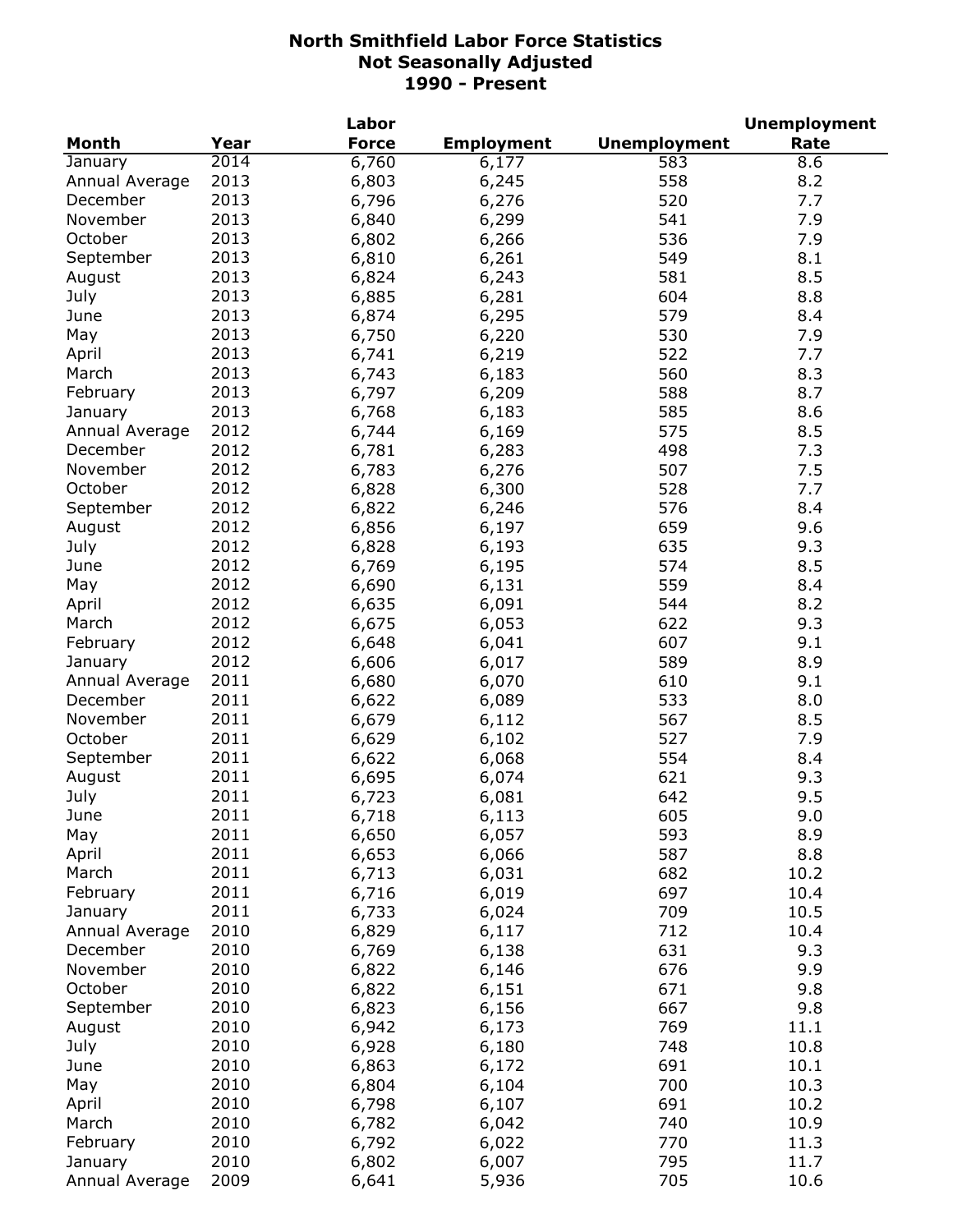|                |      | Labor        |                   |                     | <b>Unemployment</b> |
|----------------|------|--------------|-------------------|---------------------|---------------------|
| <b>Month</b>   | Year | <b>Force</b> | <b>Employment</b> | <b>Unemployment</b> | Rate                |
| December       | 2009 | 6,656        | 5,918             | 738                 | $\overline{1}1.1$   |
| November       | 2009 | 6,698        | 5,966             | 732                 | 10.9                |
| October        | 2009 | 6,626        | 5,932             | 694                 | 10.5                |
| September      | 2009 | 6,593        | 5,924             | 669                 | 10.1                |
| August         | 2009 | 6,735        | 5,967             | 768                 | 11.4                |
| July           | 2009 | 6,758        | 5,998             | 760                 | 11.2                |
| June           | 2009 | 6,711        | 5,989             | 722                 | 10.8                |
| May            | 2009 | 6,575        | 5,903             | 672                 | 10.2                |
| April          | 2009 | 6,595        | 5,922             | 673                 | 10.2                |
| March          | 2009 | 6,599        | 5,896             | 703                 | 10.7                |
| February       | 2009 | 6,581        | 5,909             | 672                 | 10.2                |
| January        | 2009 | 6,569        | 5,909             | 660                 | 10.0                |
| Annual Average | 2008 | 6,593        | 6,160             | 433                 | 6.6                 |
| December       | 2008 |              |                   | 519                 | 7.9                 |
| November       | 2008 | 6,581        | 6,062             | 503                 | 7.6                 |
| October        | 2008 | 6,628        | 6,125             | 459                 | 7.0                 |
|                |      | 6,586        | 6,127             | 417                 |                     |
| September      | 2008 | 6,550        | 6,133             |                     | 6.4                 |
| August         | 2008 | 6,641        | 6,146             | 495                 | 7.5                 |
| July           | 2008 | 6,659        | 6,203             | 456                 | 6.8                 |
| June           | 2008 | 6,640        | 6,220             | 420                 | 6.3                 |
| May            | 2008 | 6,561        | 6,154             | 407                 | 6.2                 |
| April          | 2008 | 6,551        | 6,198             | 353                 | 5.4                 |
| March          | 2008 | 6,562        | 6,173             | 389                 | 5.9                 |
| February       | 2008 | 6,549        | 6,171             | 378                 | 5.8                 |
| January        | 2008 | 6,600        | 6,202             | 398                 | 6.0                 |
| Annual Average | 2007 | 6,492        | 6,199             | 293                 | 4.5                 |
| December       | 2007 | 6,484        | 6,181             | 303                 | 4.7                 |
| November       | 2007 | 6,514        | 6,233             | 281                 | 4.3                 |
| October        | 2007 | 6,477        | 6,216             | 261                 | 4.0                 |
| September      | 2007 | 6,465        | 6,212             | 253                 | 3.9                 |
| August         | 2007 | 6,495        | 6,191             | 304                 | 4.7                 |
| July           | 2007 | 6,563        | 6,235             | 328                 | 5.0                 |
| June           | 2007 | 6,533        | 6,254             | 279                 | 4.3                 |
| May            | 2007 | 6,472        | 6,186             | 286                 | 4.4                 |
| April          | 2007 | 6,454        | 6,174             | 280                 | 4.3                 |
| March          | 2007 | 6,464        | 6,176             | 288                 | 4.5                 |
| February       | 2007 | 6,476        | 6,165             | 311                 | 4.8                 |
| January        | 2007 | 6,501        | 6,165             | 336                 | 5.2                 |
| Annual Average | 2006 | 6,430        | 6,135             | 295                 | 4.6                 |
| December       | 2006 | 6,514        | 6,220             | 294                 | 4.5                 |
| November       | 2006 | 6,539        | 6,226             | 313                 | 4.8                 |
| October        | 2006 | 6,479        | 6,209             | 270                 | 4.2                 |
| September      | 2006 | 6,440        | 6,173             | 267                 | 4.1                 |
| August         | 2006 | 6,500        | 6,161             | 339                 | 5.2                 |
| July           | 2006 | 6,498        | 6,174             | 324                 | 5.0                 |
| June           | 2006 | 6,454        | 6,173             | 281                 | 4.4                 |
| May            | 2006 | 6,376        | 6,096             | 280                 | 4.4                 |
| April          | 2006 | 6,341        | 6,083             | 258                 | 4.1                 |
| March          | 2006 | 6,344        | 6,046             | 298                 | 4.7                 |
| February       | 2006 | 6,345        | 6,030             | 315                 | 5.0                 |
| January        | 2006 | 6,324        | 6,027             | 297                 | 4.7                 |
|                | 2005 |              |                   | 261                 | 4.2                 |
| Annual Average |      | 6,216        | 5,955             | 227                 |                     |
| December       | 2005 | 6,268        | 6,041             |                     | 3.6                 |
| November       | 2005 | 6,290        | 6,058             | 232                 | 3.7                 |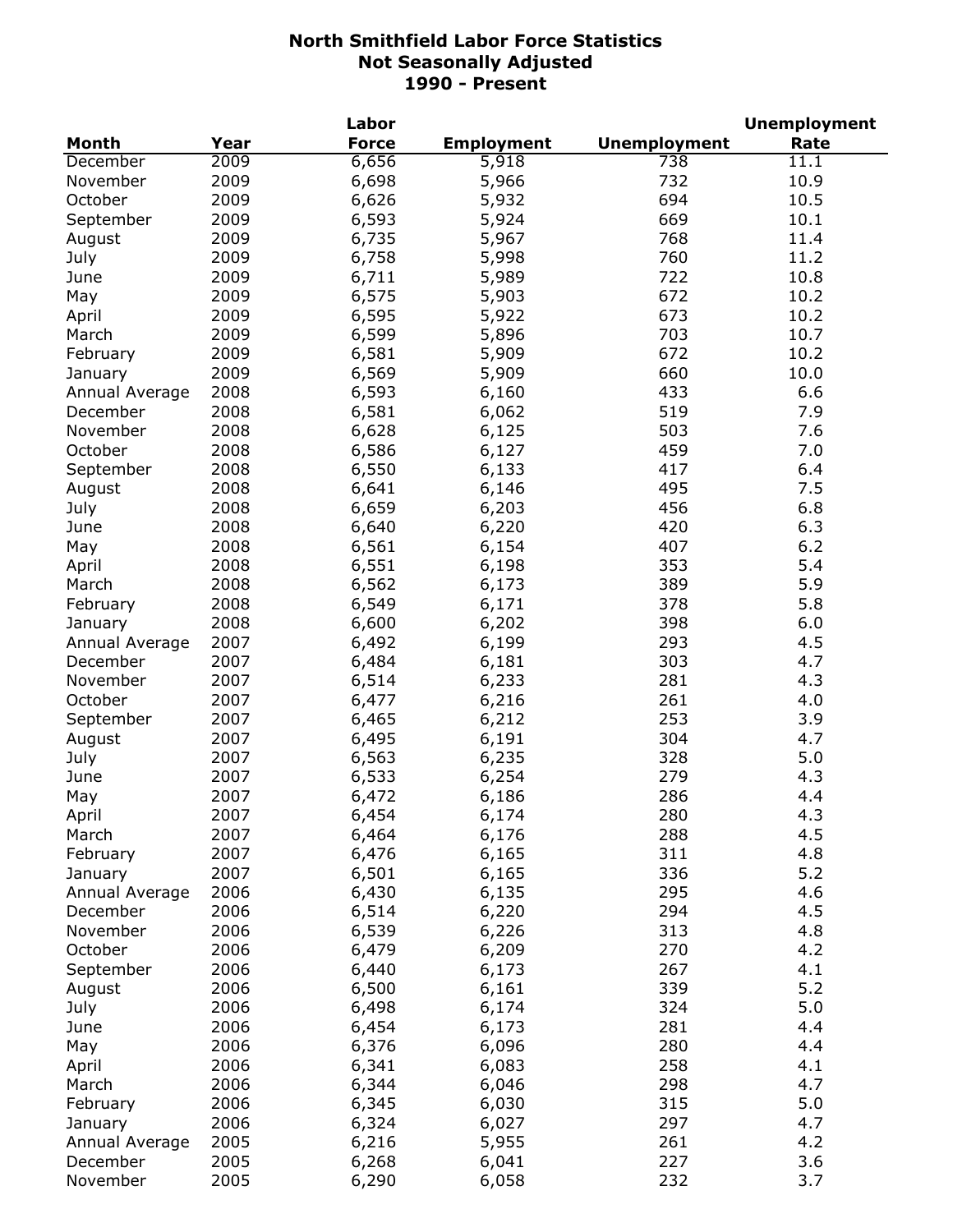|                |      | Labor        |                   |                     | <b>Unemployment</b> |
|----------------|------|--------------|-------------------|---------------------|---------------------|
| <b>Month</b>   | Year | <b>Force</b> | <b>Employment</b> | <b>Unemployment</b> | Rate                |
| October        | 2005 | 6,265        | 6,035             | 230                 | $\overline{3.7}$    |
| September      | 2005 | 6,242        | 6,006             | 236                 | 3.8                 |
| August         | 2005 | 6,296        | 6,017             | 279                 | 4.4                 |
| July           | 2005 | 6,290        | 6,012             | 278                 | 4.4                 |
| June           | 2005 | 6,251        | 5,986             | 265                 | 4.2                 |
| May            | 2005 | 6,155        | 5,918             | 237                 | 3.9                 |
| April          | 2005 | 6,133        | 5,896             | 237                 | 3.9                 |
| March          | 2005 | 6,149        | 5,849             | 300                 | 4.9                 |
| February       | 2005 | 6,130        | 5,828             | 302                 | 4.9                 |
| January        | 2005 | 6,122        | 5,815             | 307                 | 5.0                 |
| Annual Average | 2004 | 6,037        | 5,761             | 276                 | 4.6                 |
| December       | 2004 | 6,032        | 5,811             | 221                 | 3.7                 |
|                | 2004 |              |                   | 213                 | 3.5                 |
| November       |      | 6,047        | 5,834             |                     |                     |
| October        | 2004 | 6,013        | 5,807             | 206                 | 3.4                 |
| September      | 2004 | 6,003        | 5,778             | 225                 | 3.7                 |
| August         | 2004 | 6,063        | 5,786             | 277                 | 4.6                 |
| July           | 2004 | 6,082        | 5,807             | 275                 | 4.5                 |
| June           | 2004 | 6,085        | 5,784             | 301                 | 4.9                 |
| May            | 2004 | 5,997        | 5,718             | 279                 | 4.7                 |
| April          | 2004 | 6,011        | 5,714             | 297                 | 4.9                 |
| March          | 2004 | 6,021        | 5,687             | 334                 | 5.5                 |
| February       | 2004 | 6,029        | 5,698             | 331                 | 5.5                 |
| January        | 2004 | 6,065        | 5,712             | 353                 | 5.8                 |
| Annual Average | 2003 | 6,096        | 5,794             | 302                 | 5.0                 |
| December       | 2003 | 6,104        | 5,821             | 283                 | 4.6                 |
| November       | 2003 | 6,118        | 5,840             | 278                 | 4.5                 |
| October        | 2003 | 6,057        | 5,816             | 241                 | 4.0                 |
| September      | 2003 | 6,039        | 5,797             | 242                 | 4.0                 |
| August         | 2003 | 6,105        | 5,804             | 301                 | 4.9                 |
| July           | 2003 | 6,120        | 5,824             | 296                 | 4.8                 |
| June           | 2003 | 6,125        | 5,840             | 285                 | 4.7                 |
| May            | 2003 | 6,042        | 5,771             | 271                 | 4.5                 |
| April          | 2003 | 6,061        | 5,783             | 278                 | 4.6                 |
| March          | 2003 | 6,113        | 5,755             | 358                 | 5.9                 |
| February       | 2003 | 6,138        | 5,756             | 382                 | $6.2$               |
| January        | 2003 | 6,134        | 5,726             | 408                 | 6.7                 |
| Annual Average | 2002 | 5,962        | 5,706             | 256                 | 4.3                 |
| December       | 2002 | 6,111        | 5,787             | 324                 | 5.3                 |
| November       | 2002 | 6,115        | 5,800             | 315                 | 5.2                 |
| October        | 2002 | 6,063        | 5,775             | 288                 | 4.8                 |
| September      | 2002 | 6,036        | 5,763             | 273                 | 4.5                 |
| August         | 2002 | 6,026        | 5,743             | 283                 | 4.7                 |
| July           | 2002 | 5,965        | 5,745             | 220                 | 3.7                 |
|                | 2002 |              |                   | 233                 | 3.9                 |
| June           |      | 5,961        | 5,728             |                     |                     |
| May            | 2002 | 5,849        | 5,660             | 189                 | 3.2                 |
| April          | 2002 | 5,836        | 5,640             | 196                 | 3.4                 |
| March          | 2002 | 5,857        | 5,631             | 226                 | 3.9                 |
| February       | 2002 | 5,884        | 5,635             | 249                 | 4.2                 |
| January        | 2002 | 5,842        | 5,567             | 275                 | 4.7                 |
| Annual Average | 2001 | 5,836        | 5,640             | 196                 | 3.4                 |
| December       | 2001 | 5,860        | 5,674             | 186                 | 3.2                 |
| November       | 2001 | 5,854        | 5,676             | 178                 | 3.0                 |
| October        | 2001 | 5,834        | 5,664             | 170                 | 2.9                 |
| September      | 2001 | 5,841        | 5,664             | 177                 | 3.0                 |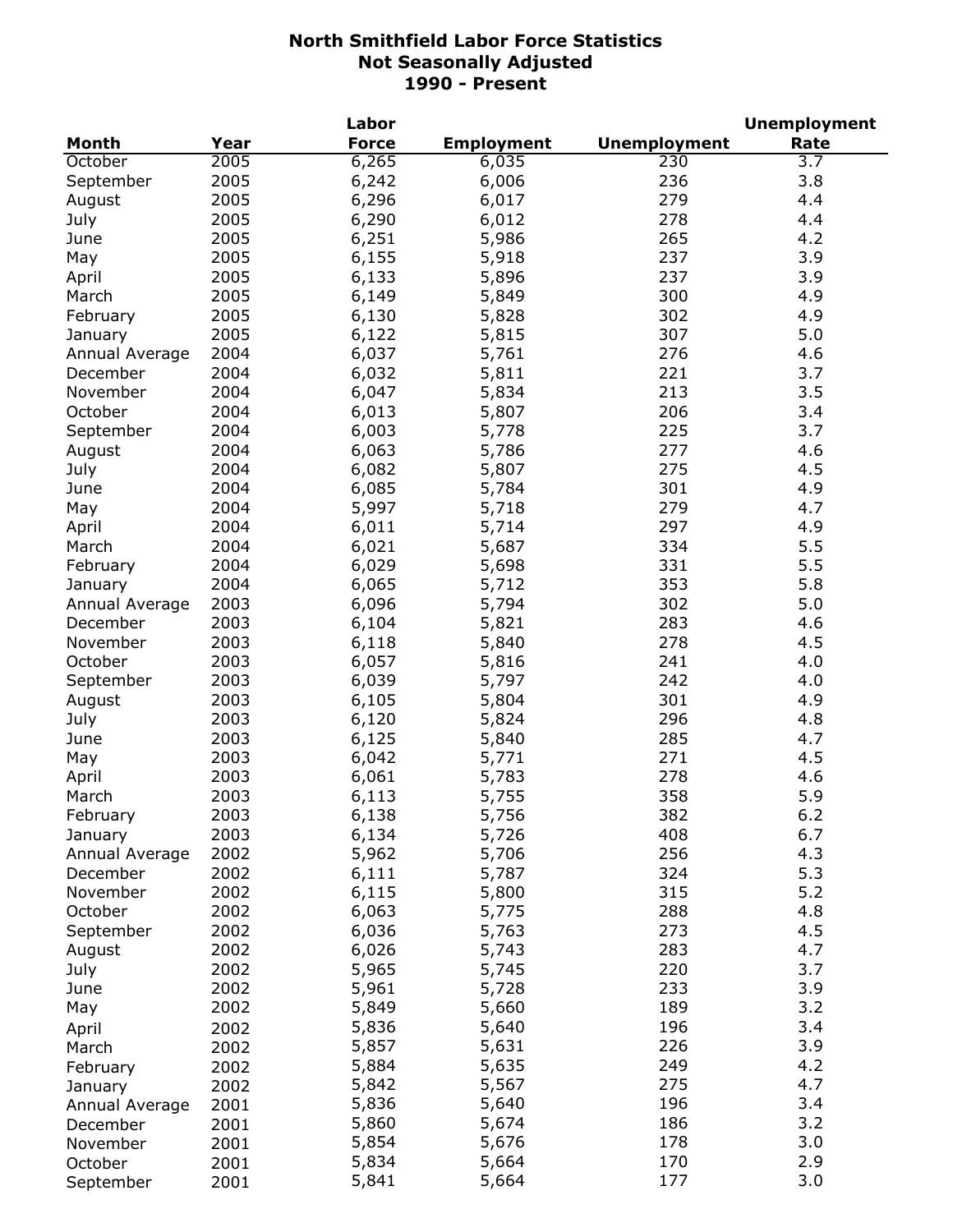|                |      | Labor        |                   |                     | <b>Unemployment</b> |
|----------------|------|--------------|-------------------|---------------------|---------------------|
| <b>Month</b>   | Year | <b>Force</b> | <b>Employment</b> | <b>Unemployment</b> | Rate                |
| August         | 2001 | 5,831        | 5,631             | 200                 | 3.4                 |
| July           | 2001 | 5,883        | 5,668             | 215                 | 3.7                 |
| June           | 2001 | 5,858        | 5,661             | 197                 | 3.4                 |
| May            | 2001 | 5,762        | 5,599             | 163                 | 2.8                 |
| April          | 2001 | 5,794        | 5,615             | 179                 | 3.1                 |
| March          | 2001 | 5,839        | 5,610             | 229                 | 3.9                 |
| February       | 2001 | 5,823        | 5,611             | 212                 | 3.6                 |
| January        | 2001 | 5,853        | 5,609             | 244                 | 4.2                 |
|                | 2000 | 5,851        | 5,664             | 187                 | 3.2                 |
| Annual Average |      | 5,856        | 5,713             | 143                 | 2.4                 |
| December       | 2000 | 5,861        | 5,707             | 154                 | 2.6                 |
| November       | 2000 | 5,814        |                   | 131                 | 2.3                 |
| October        | 2000 |              | 5,683             |                     |                     |
| September      | 2000 | 5,818        | 5,661             | 157                 | 2.7                 |
| August         | 2000 | 5,887        | 5,670             | 217                 | 3.7                 |
| July           | 2000 | 5,886        | 5,679             | 207                 | 3.5                 |
| June           | 2000 | 5,873        | 5,700             | 173                 | 2.9                 |
| May            | 2000 | 5,815        | 5,643             | 172                 | 3.0                 |
| April          | 2000 | 5,828        | 5,670             | 158                 | 2.7                 |
| March          | 2000 | 5,837        | 5,624             | 213                 | 3.6                 |
| February       | 2000 | 5,847        | 5,607             | 240                 | 4.1                 |
| January        | 2000 | 5,884        | 5,607             | 277                 | 4.7                 |
| Annual Average | 1999 | 5,521        | 5,312             | 209                 | 3.8                 |
| December       | 1999 | 5,587        | 5,411             | 176                 | 3.2                 |
| November       | 1999 | 5,593        | 5,404             | 189                 | 3.4                 |
| October        | 1999 | 5,550        | 5,351             | 199                 | 3.6                 |
| September      | 1999 | 5,508        | 5,316             | 192                 | 3.5                 |
| August         | 1999 | 5,567        | 5,327             | 240                 | 4.3                 |
| July           | 1999 | 5,570        | 5,322             | 248                 | 4.5                 |
| June           | 1999 | 5,558        | 5,317             | 241                 | 4.3                 |
| May            | 1999 | 5,442        | 5,282             | 160                 | 2.9                 |
| April          | 1999 | 5,467        | 5,276             | 191                 | 3.5                 |
| March          | 1999 | 5,452        | 5,266             | 186                 | 3.4                 |
|                | 1999 | 5,446        | 5,237             | 209                 | 3.8                 |
| February       |      | 5,501        | 5,230             | 271                 | 4.9                 |
| January        | 1999 |              |                   | 211                 | 3.9                 |
| Annual Average | 1998 | 5,420        | 5,209<br>5,330    | 146                 | 2.7                 |
| December       | 1998 | 5,476        |                   |                     |                     |
| November       | 1998 | 5,483        | 5,323             | 160                 | 2.9                 |
| October        | 1998 | 5,440        | 5,260             | 180                 | 3.3                 |
| September      | 1998 | 5,440        | 5,233             | 207                 | 3.8                 |
| August         | 1998 | 5,430        | 5,227             | 203                 | 3.7                 |
| July           | 1998 | 5,441        | 5,224             | 217                 | 4.0                 |
| June           | 1998 | 5,415        | 5,213             | 202                 | 3.7                 |
| May            | 1998 | 5,384        | 5,162             | 222                 | 4.1                 |
| April          | 1998 | 5,362        | 5,147             | 215                 | 4.0                 |
| March          | 1998 | 5,421        | 5,132             | 289                 | 5.3                 |
| February       | 1998 | 5,375        | 5,127             | 248                 | 4.6                 |
| January        | 1998 | 5,364        | 5,126             | 238                 | 4.4                 |
| Annual Average | 1997 | 5,664        | 5,479             | 185                 | 3.3                 |
| December       | 1997 | 5,715        | 5,563             | 152                 | 2.7                 |
| November       | 1997 | 5,747        | 5,585             | 162                 | 2.8                 |
| October        | 1997 | 5,692        | 5,547             | 145                 | 2.5                 |
| September      | 1997 | 5,703        | 5,538             | 165                 | 2.9                 |
| August         | 1997 | 5,704        | 5,543             | 161                 | 2.8                 |
| July           | 1997 | 5,744        | 5,534             | 210                 | 3.7                 |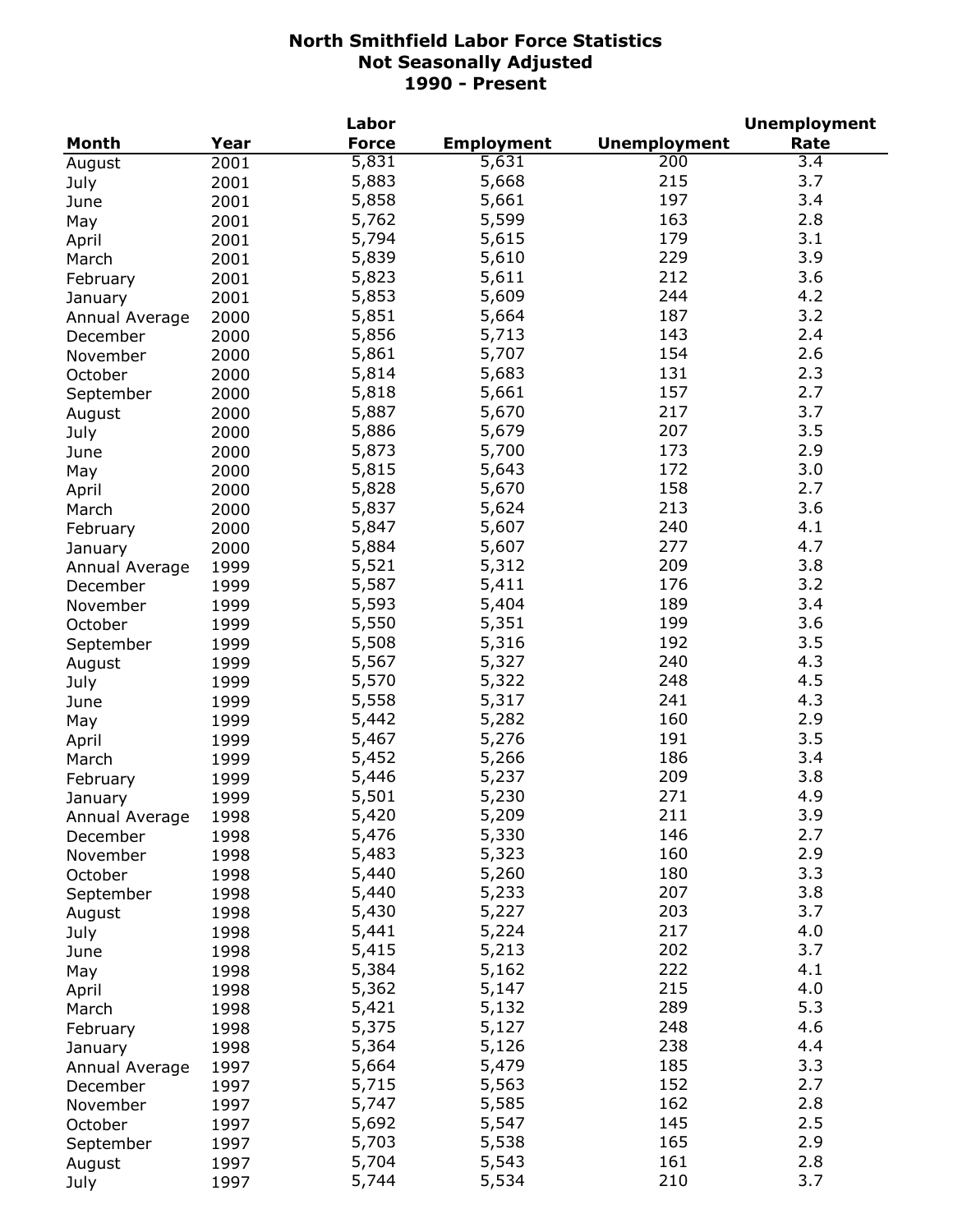|                |      | Labor        |                   |                     | <b>Unemployment</b> |
|----------------|------|--------------|-------------------|---------------------|---------------------|
| Month          | Year | <b>Force</b> | <b>Employment</b> | <b>Unemployment</b> | Rate                |
| June           | 1997 | 5,730        | 5,495             | 235                 | 4.1                 |
| May            | 1997 | 5,642        | 5,435             | 207                 | 3.7                 |
| April          | 1997 | 5,595        | 5,421             | 174                 | 3.1                 |
| March          | 1997 | 5,578        | 5,391             | 187                 | 3.4                 |
| February       | 1997 | 5,554        | 5,356             | 198                 | 3.6                 |
| January        | 1997 | 5,564        | 5,345             | 219                 | 3.9                 |
| Annual Average | 1996 | 5,509        | 5,358             | 151                 | 2.7                 |
| December       | 1996 | 5,619        | 5,459             | 160                 | 2.8                 |
| November       | 1996 | 5,620        | 5,471             | 149                 | 2.7                 |
|                |      | 5,610        | 5,446             | 164                 | 2.9                 |
| October        | 1996 | 5,561        | 5,408             | 153                 | 2.8                 |
| September      | 1996 |              | 5,402             | 152                 | 2.7                 |
| August         | 1996 | 5,554        |                   |                     |                     |
| July           | 1996 | 5,533        | 5,381             | 152                 | 2.7                 |
| June           | 1996 | 5,527        | 5,387             | 140                 | 2.5                 |
| May            | 1996 | 5,455        | 5,320             | 135                 | 2.5                 |
| April          | 1996 | 5,411        | 5,290             | 121                 | 2.2                 |
| March          | 1996 | 5,427        | 5,275             | 152                 | 2.8                 |
| February       | 1996 | 5,397        | 5,248             | 149                 | 2.8                 |
| January        | 1996 | 5,394        | 5,211             | 183                 | 3.4                 |
| Annual Average | 1995 | 5,459        | 5,235             | 224                 | 4.1                 |
| December       | 1995 | 5,464        | 5,323             | 141                 | 2.6                 |
| November       | 1995 | 5,485        | 5,337             | 148                 | 2.7                 |
| October        | 1995 | 5,483        | 5,296             | 187                 | 3.4                 |
| September      | 1995 | 5,464        | 5,253             | 211                 | 3.9                 |
| August         | 1995 | 5,481        | 5,266             | 215                 | 3.9                 |
| July           | 1995 | 5,501        | 5,244             | 257                 | 4.7                 |
| June           | 1995 | 5,470        | 5,231             | 239                 | 4.4                 |
| May            | 1995 | 5,396        | 5,165             | 231                 | 4.3                 |
| April          | 1995 | 5,395        | 5,178             | 217                 | 4.0                 |
| March          | 1995 | 5,418        | 5,169             | 249                 | 4.6                 |
| February       | 1995 | 5,455        | 5,181             | 274                 | 5.0                 |
| January        | 1995 | 5,492        | 5,173             | 319                 | 5.8                 |
|                | 1994 | 5,467        | 5,188             | 279                 | 5.1                 |
| Annual Average |      | 5,452        | 5,236             | 216                 | 4.0                 |
| December       | 1994 | 5,474        |                   | 219                 |                     |
| November       | 1994 |              | 5,255             |                     | 4.0                 |
| October        | 1994 | 5,471        | 5,222             | 249                 | 4.6                 |
| September      | 1994 | 5,421        | 5,184             | 237                 | 4.4                 |
| August         | 1994 | 5,501        | 5,219             | 282                 | 5.1                 |
| July           | 1994 | 5,441        | 5,202             | 239                 | 4.4                 |
| June           | 1994 | 5,445        | 5,211             | 234                 | 4.3                 |
| May            | 1994 | 5,408        | 5,161             | 247                 | 4.6                 |
| April          | 1994 | 5,427        | 5,138             | 289                 | 5.3                 |
| March          | 1994 | 5,490        | 5,126             | 364                 | 6.6                 |
| February       | 1994 | 5,523        | 5,155             | 368                 | 6.7                 |
| January        | 1994 | 5,545        | 5,142             | 403                 | 7.3                 |
| Annual Average | 1993 | 5,578        | 5,210             | 368                 | 6.6                 |
| December       | 1993 | 5,536        | 5,241             | 295                 | 5.3                 |
| November       | 1993 | 5,540        | 5,251             | 289                 | 5.2                 |
| October        | 1993 | 5,539        | 5,226             | 313                 | 5.7                 |
| September      | 1993 | 5,545        | 5,217             | 328                 | 5.9                 |
| August         | 1993 | 5,627        | 5,272             | 355                 | 6.3                 |
| July           | 1993 | 5,648        | 5,272             | 376                 | 6.7                 |
| June           | 1993 | 5,606        | 5,265             | 341                 | 6.1                 |
| May            | 1993 | 5,525        | 5,198             | 327                 | 5.9                 |